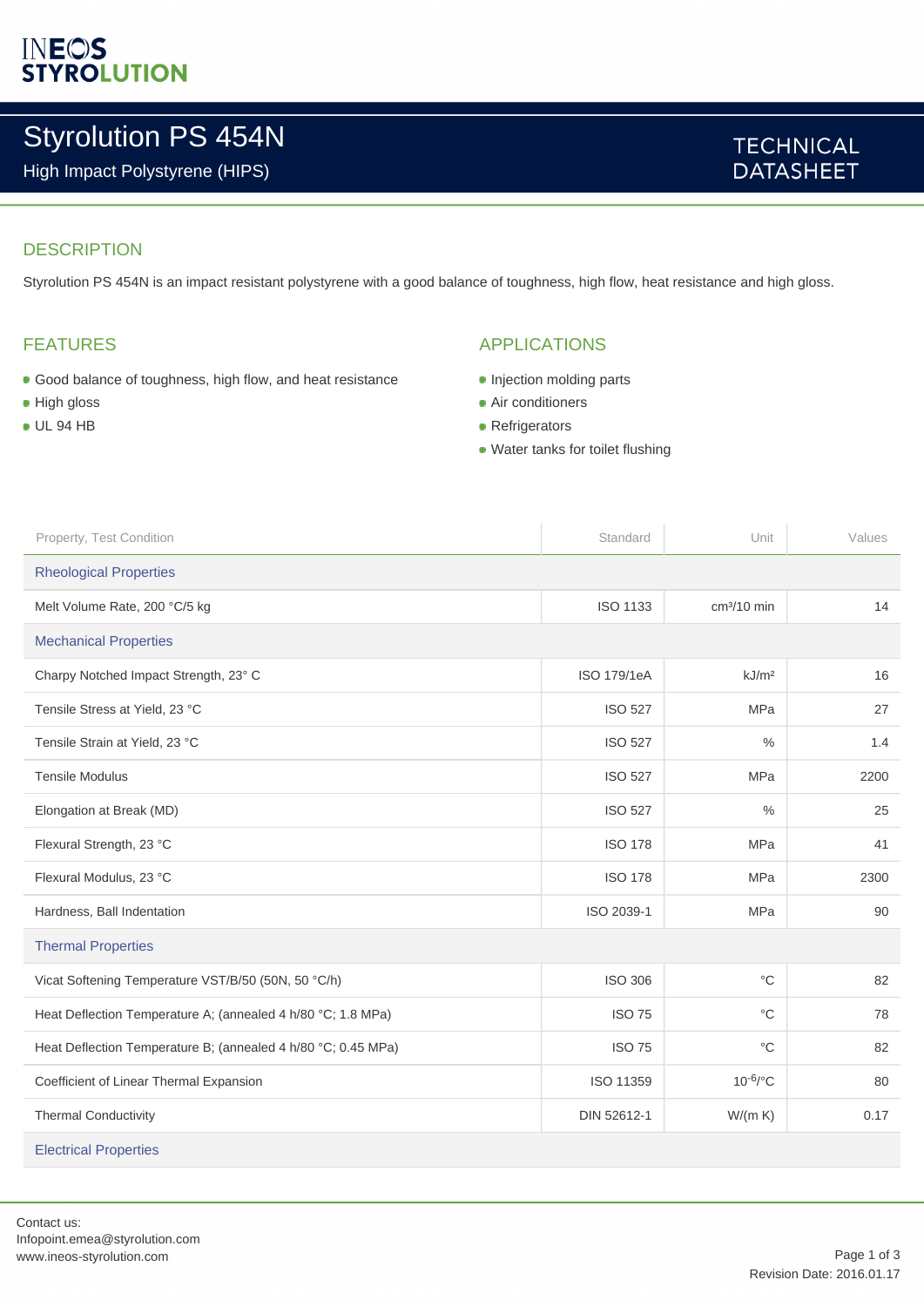# **INEOS**<br>STYROLUTION

### Styrolution PS 454N

#### High Impact Polystyrene (HIPS)

### **TECHNICAL DATASHEET**

| Property, Test Condition     | Standard        | Unit                     | Values         |  |
|------------------------------|-----------------|--------------------------|----------------|--|
| Dielectric Constant (100 Hz) | IEC 62631-2-1   | $\overline{\phantom{a}}$ | 2.5            |  |
| Dissipation Factor (100 Hz)  | IEC 62631-2-1   | $10^{-4}$                | 1.5            |  |
| Dissipation Factor (1 MHz)   | IEC 62631-2-1   | $10^{-4}$                | $\overline{4}$ |  |
| <b>Volume Resistivity</b>    | IEC 62631-3-1   | Ohm <sup>*</sup> m       | $>10^{16}$     |  |
| <b>Surface Resistivity</b>   | IEC 62631-3-1   | Ohm                      | $>10^{13}$     |  |
| <b>Other Properties</b>      |                 |                          |                |  |
| Density                      | <b>ISO 1183</b> | kg/m <sup>3</sup>        | 1040           |  |
| Processing                   |                 |                          |                |  |
| Linear Mold Shrinkage        | ISO 294-4       | $\frac{0}{0}$            | $0.4 - 0.7$    |  |
| Melt Temperature Range       | <b>ISO 294</b>  | $^{\circ}$ C             | $180 - 260$    |  |
| Mold Temperature Range       | <b>ISO 294</b>  | $^{\circ}$ C             | 40             |  |
| Injection Velocity           | <b>ISO 294</b>  | mm/s                     | 200            |  |

Typical values for uncolored products

Please note that all processing data stated are only indicative and may vary depending on the individual processing complexities.

Please consult our local sales or technical representatives for details.

#### SUPPLY FORM

Styrolution PS 454N is supplied as cylindrical shaped granules. It has to be kept in its original containers in a cool, dry place. Avoid direct exposure to sunlight. Styrolution PS 454N can be stored in silos.

#### PROCESSING

Styrolution PS 454N can be injection molded under different conditions depending on machinery available and articles molded. Mass temperature can be as high as 260°C. It is suitable for gas assisted injection molding. To achieve articles with very high gloss, well-polished surfaces are recommended.

#### PRODUCT SAFETY

During processing of Styrolution PS small quantities of styrene monomer may be released into the atmosphere. At styrene vapor concentrations below 20ppm no negative effects on health are expected. In our experience, the concentration of styrene does not exceed 1 ppm in well ventilated workplaces - that is were five to eight air changes per hour are made.

#### DISCLAIMER

Contact us: Infopoint.emea@styrolution.com www.ineos-styrolution.com Page 2 of 3